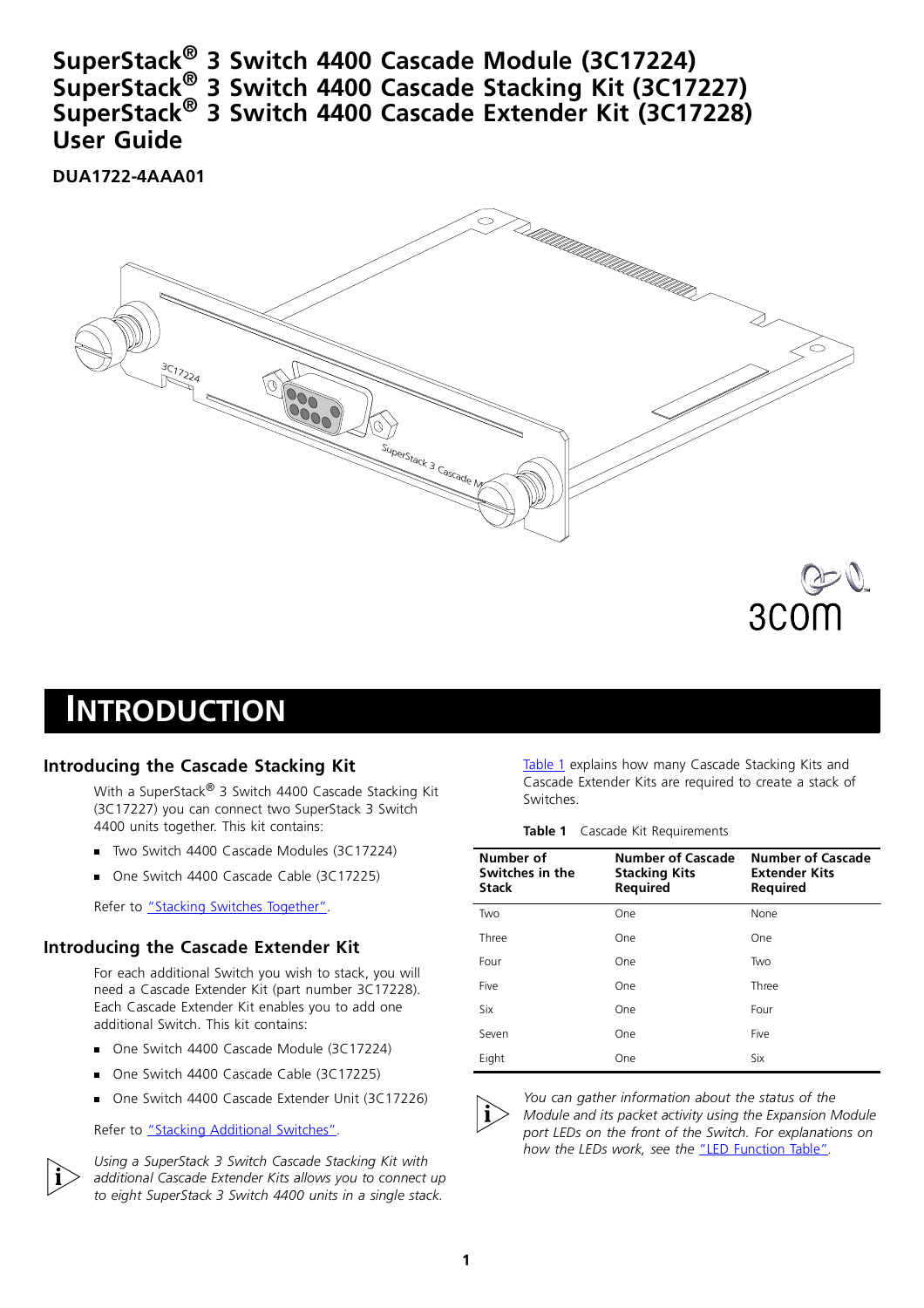# **THE CASCADE CABLE AND THE EXTENDER UNIT**

### **The Cascade Cable**

Cascade Cables can be used to connect together two SuperStack 3 Switch 4400 units, both fitted with Cascade Modules. Furthermore, the cables can be used with Cascade Extender Units to stack three or more Switches.

Cascade Cables are 30 cm (11.8 in) long and color co-ordinated with yellow and blue D-Type connectors.

#### **Figure 1** The Cascade Cable





*The yellow connector has 'UP' marked on its casing: the blue connector has 'DOWN' marked on its casing.* 

#### **The Cascade Extender Unit**

The Cascade Extender Unit (see [Figure 2](#page-1-0)) provides three ports: a blue *Down* port, a yellow *Up* port and a *Modular* port and plugs directly into a Cascade Module's D-Type port (see [Figure 5](#page-3-2) and Figure  $6$ ), enabling you to stack three or more Switches together. It is a device that allows its host Switch to be removed and replaced without disturbing the rest of the stack.



<span id="page-1-0"></span>

## **INSTALLING AND REMOVING THE MODULE**



*WARNING: Installation and removal of the Module must be carried out by qualified personnel only. Before installing the Module into a unit, you must first disconnect the unit from the mains power supply. For full safety instructions, refer to the user guide that accompanies the unit.*



*AVERTISSEMENT: Confiez l'installation et la dépose de ce Module à un personnel qualifié. Avant d'installer ce Module dans un groupe, vous devez au préalable débrancher ce groupe de l'alimentation secteur. Pour prendre connaissance des consignes complètes de sécurité, consultez le guide utilisateur qui accompagne ce groupe.*



*WARNHINWEIS: Die Installation und der Ausbau des Moduls darf nur durch Fachpersonal erfolgen. Vor dem Installieren des Moduls in einem Gerät muß zuerst der Netzstecker des Geräts abgezogen werden. Vollständige Sicherheitsanweisungen sind dem Benutzerhandbuch des Geräts zu entnehmen.*



*WARNING: When the Module is inserted into the switch, the captive screws securing the Module must be tightened with a suitable tool. Keep the blanking plate and the fixings in a safe place. If you remove the Module at any time, you must then replace the blanking plate.*



*AVERTISSEMENT: Quand le Module est inséré dans le commutateur, visser le module, en le securisant fortemant avec un outil adapté. Conservez la plaque d'obturation et les fixations en lieu sûr. Si vous retirez le Module à tout instant, vous devez alors replacer la plaque d'obturation.*



*WARNHINWEIS: Beim Einsetzen des Moduls in dem Switch sind die unverlierbaren Schrauben mit einem passenden Werkzeug festzuziehen. Die Distanzplatte und die Befestigungselemente an einem sicheren Ort aufbewahren. Beim Austausch des Moduls ist auch die Distanzplatte zu ersetzen.*

### **Handling the Module**

The Module can be easily damaged by electrostatic discharge. To prevent damage, observe the following:

- Always wear an anti-static wristband connected to a suitable earth point.
- Do not remove the Module from its packaging until you are ready to install it into a Switch.
- n. Do not touch any of the pins, connections or components on the Module.
- n. Handle the Module only by its edges and front panel.
- n. Always store or transport the Module in anti-static packaging.

 $\overline{\phantom{a}}$ 

*CAUTION: The Cascade Module is not hot-swappable. Always make sure that the Switch is powered down and disconnected from the mains before installing or removing a Module. Use the following instructions when installing or removing a Module.*



*Due to the length of the Cascade Cables, you must insert all of the Cascade Modules into Expansion Module Slot 1 or all of the Cascade Modules into Expansion Module Slot 2 on the Switches. If you need to remove any Module, refer to the following instructions.*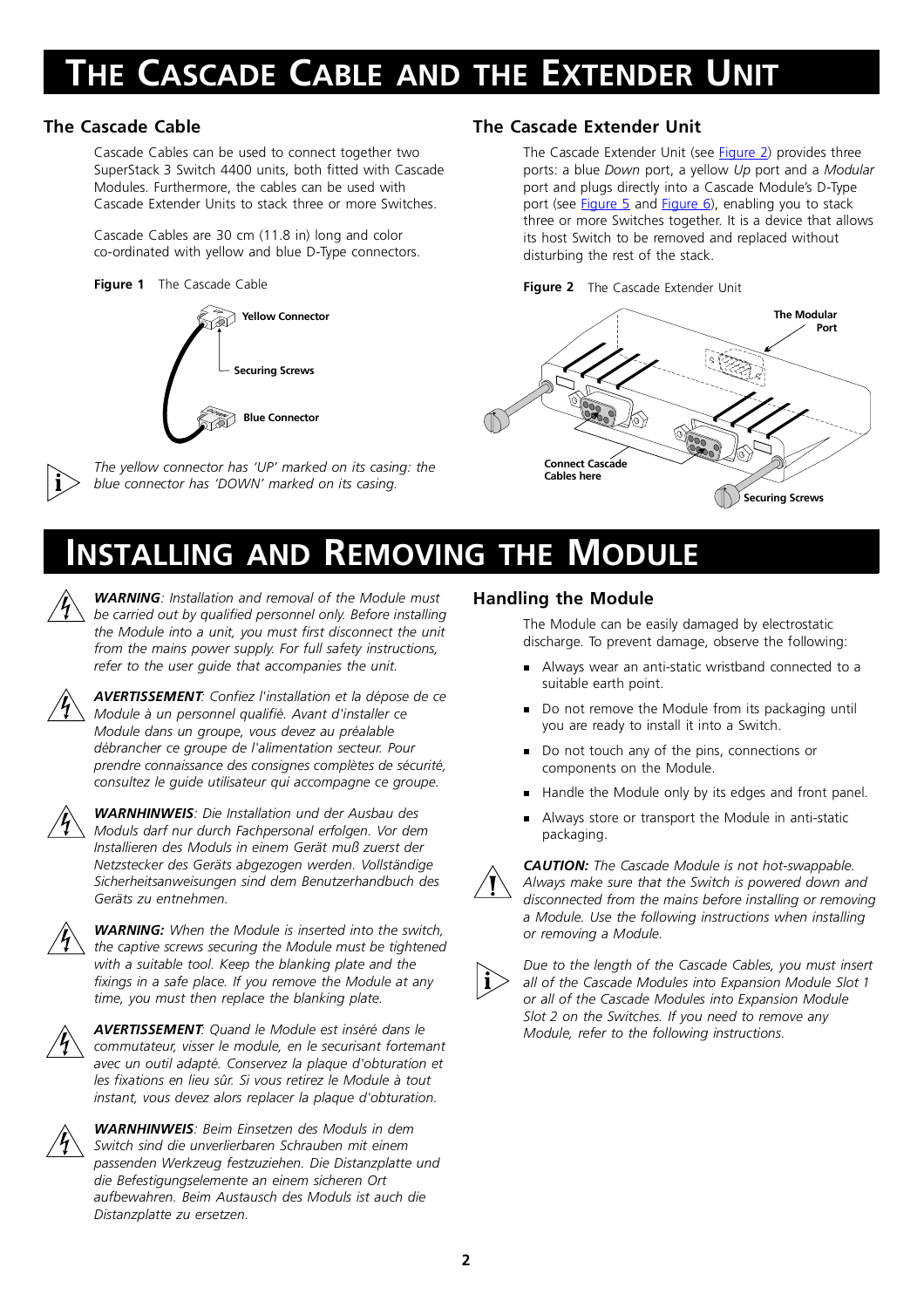## **INSTALLING AND REMOVING THE MODULE**

#### <span id="page-2-4"></span>**Installing the Module into a Switch**

- **1** Ensure that the Switch is disconnected from the mains power supply and that you are wearing an anti-static wristband connected to a suitable earth point.
- **2** Undo the two screws securing the blanking plate at the rear of the Switch using a suitable screwdriver. Do not remove any other screws from the rear of the Switch.
- **3** Remove the blanking plate.

 $\frac{1}{2}$ 

- **4** Hold the Module so that the text on the front panel is upright and insert it into the Switch, ensuring the connectors are fully engaged (see **[Figure 3](#page-2-3)**). Make sure the Module is pushed fully in.
- **5** Secure the Module by tightening the two captive screws with a screwdriver.

*Keep the blanking plate and screws in a safe place. If you remove the Module at any time, you must replace the blanking plate to prevent dust and debris entering the Switch. Replacing the blanking plate will also help circulate cool air through the Switch.*

### **Removing the Module from a Switch**

- **1** Ensure that the power supply and the backbone connection cables are disconnected from the Switch.
- **2** Undo the Module's two captive screws with a suitable screwdriver. Do not remove any other screws from the Switch.
- **3** Remove the Module.
- **4** If you are not fitting another Module immediately, you must replace the blanking plate to ensure that dust and debris do not enter the Switch. Replacing the blanking plate will also help circulate cool air through the Switch.
	- **Figure 3** Installing the Module

<span id="page-2-3"></span>

## <span id="page-2-0"></span>**STACKING SWITCHES TOGETHER**

### **Stacking Two Switches Together**

To stack two Switches together, you will need the 3Com Cascade Stacking Kit (part number 3C17227). This kit contains:

- $\blacksquare$ Two Switch 4400 Cascade Modules (3C17224)
- One Switch 4400 Cascade Cable (3C17225)

<span id="page-2-2"></span>

**Figure 4** Connecting Two Switches

To stack two Switches:

- **1** Install the two Cascade Modules into the Switches, as described above.
- **2** Connect the Cascade Cable (see [Figure 4](#page-2-2)) by attaching the yellow connector to the top Switch and the blue connector to the bottom Switch.
- **3** Power-up the Switches.
- **4** Check the LEDs on the front of the Switch to ensure that the Module is operating correctly. Refer to the ["LED Function Table"](#page-3-0) for more information.



*Always secure the Cascade Cable to the Cascade Module by tightening its securing screws.*

**Table 2** Attaching the Cable Between Two Switches

| <b>Connector Color</b> | Attach to the:                      |
|------------------------|-------------------------------------|
| Yellow                 | Cascade Module in the top Switch    |
| Blue                   | Cascade Module in the bottom Switch |

### <span id="page-2-1"></span>**Stacking Additional Switches**

If you have stacked two Switches together, and wish to add an additional Switch, you will need a Cascade Extender Kit (part number 3C17228). Each Cascade Extender Kit enables you to add one additional Switch.

To stack additional Switches, you must first install the Cascade Module into the Switch or Switches you wish to add and then connect the appropriate number of Cascade Extender Units and Cascade Cables. (See [Figure 5](#page-3-2) and [Figure 6](#page-3-1) for further information.)



 $\overline{1}$ 

*To stack additional Switches, you must have stacked two Switches together previously.* 

*The Switches in a stack are numbered 1 to 8, from the bottom up, for management purposes. You can stack up to a total of eight Switches.*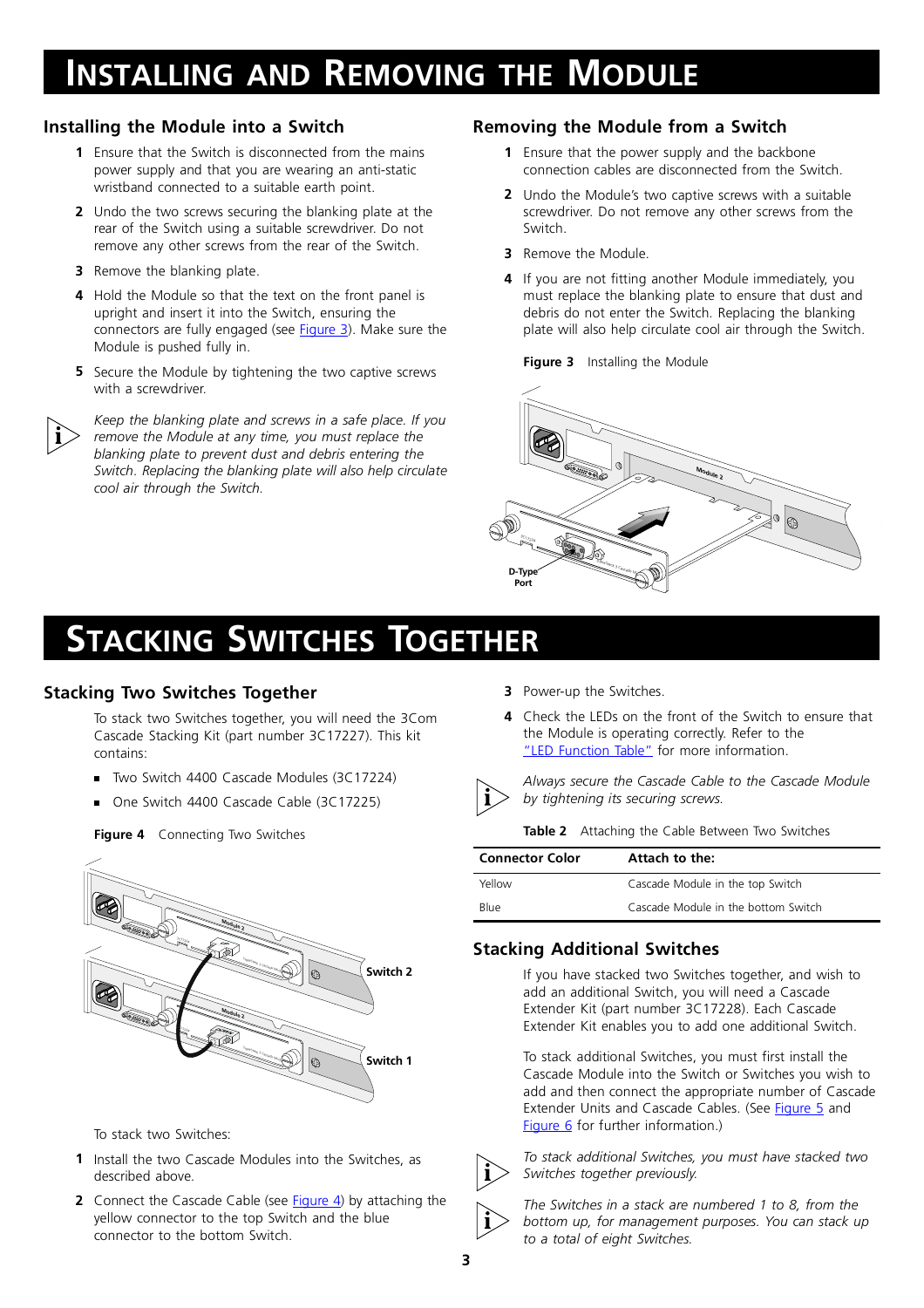# **STACKING SWITCHES TOGETHER**

<span id="page-3-2"></span>**Figure 5** Connecting Three Switches



**Figure 6** Connecting Four or More Switches

<span id="page-3-1"></span>

To stack additional Switches:

- **1** Ensure that the Switch is disconnected from the mains power supply and that you are wearing an anti-static wristband connected to a suitable earth point.
- **2** Install the Cascade Module as described on "Installing the [Module into a Switch"](#page-2-4).
- **3** Hold the Cascade Extender Unit so its air vents are facing upwards and push it onto the Cascade Module. Make sure the Cascade Extender Unit is pushed fully on.
- **4** Secure the Cascade Extender Unit to the Cascade Module by tightening its securing screws with a suitable tool.

Perform steps 1-4 to each Switch you wish to add to the stack.

- **5** Connect the Cascade Cables as shown in [Figure 5](#page-3-2) or [Figure 6](#page-3-1). See [Table 3,](#page-3-3) below, for further Cascade Cabling details.
- **6** Secure the Cascade Cable to the device by tightening its securing screws.
- **7** Power up the Switches in the stack.
- **8** Check the LEDs on the front of the Switch to ensure that the Module is operating correctly. See [Table 4,](#page-3-0) the "LED [Function Table",](#page-3-0) for more information.

**Table 3** Attaching the Cable Between Three or More Switches

<span id="page-3-3"></span>

| <b>Connector Color</b> | Attach to the:                                                                         |
|------------------------|----------------------------------------------------------------------------------------|
| Yellow                 | Cascade Module in the top Switch or the yellow<br>port on each Cascade Extender Unit.  |
| Blue                   | Cascade Module in the bottom Switch or the blue<br>port on each Cascade Extender Unit. |



*CAUTION: Do not over-tighten the securing screws on the Cascade Extender Unit.*

*CAUTION: Never disconnect any of the Cascade Cables from a Cascade Extender Unit when the stack is in use as* 

 $\mathbf{r}$ 

 $\mathbf{r}$ 

*CAUTION: If you need to remove any Switches, remove only one Switch from the stack at any one time. This guarantees the resilience of the Cascade data path. Before you remove the Switch, ensure that it is powered-down and disconnected from the mains power supply; then unscrew the Cascade Extender Unit's securing screws and separate the Switch from the Cascade Module. If you need to remove more than one Switch, all of the Switches in the stack must be powered-down and disconnected from the mains power supply before making the appropriate changes.*

## **LED Function Table**

[Table 4](#page-3-0) explains the functions of the Expansion Module port LEDs found on the front of the Switch.

**Table 4** LED Function Table

*it will break the flow of data.* 

<span id="page-3-0"></span>

| <b>Module Packet LED</b> |            |                                                                                                                                    |  |  |  |  |
|--------------------------|------------|------------------------------------------------------------------------------------------------------------------------------------|--|--|--|--|
| Color                    | Appearance | <b>Indicates</b>                                                                                                                   |  |  |  |  |
| Green                    | On         | Full duplex activity being received or<br>transmitted.                                                                             |  |  |  |  |
| No color                 | Off        | No activity.                                                                                                                       |  |  |  |  |
| <b>Module Status LED</b> |            |                                                                                                                                    |  |  |  |  |
| Color                    | Appearance | <b>Indicates</b>                                                                                                                   |  |  |  |  |
| Green                    | On         | The Module is installed and supported. The<br>Link Status has been determined                                                      |  |  |  |  |
| Yellow                   | On         | The Module is installed and supported. The<br>Link Status has not been determined or<br>there is no link for a single port Module. |  |  |  |  |
| Yellow                   | Flashing   | The Module is installed, however, it is not<br>supported.                                                                          |  |  |  |  |
| No color                 | ∩ff        | The Module is not installed                                                                                                        |  |  |  |  |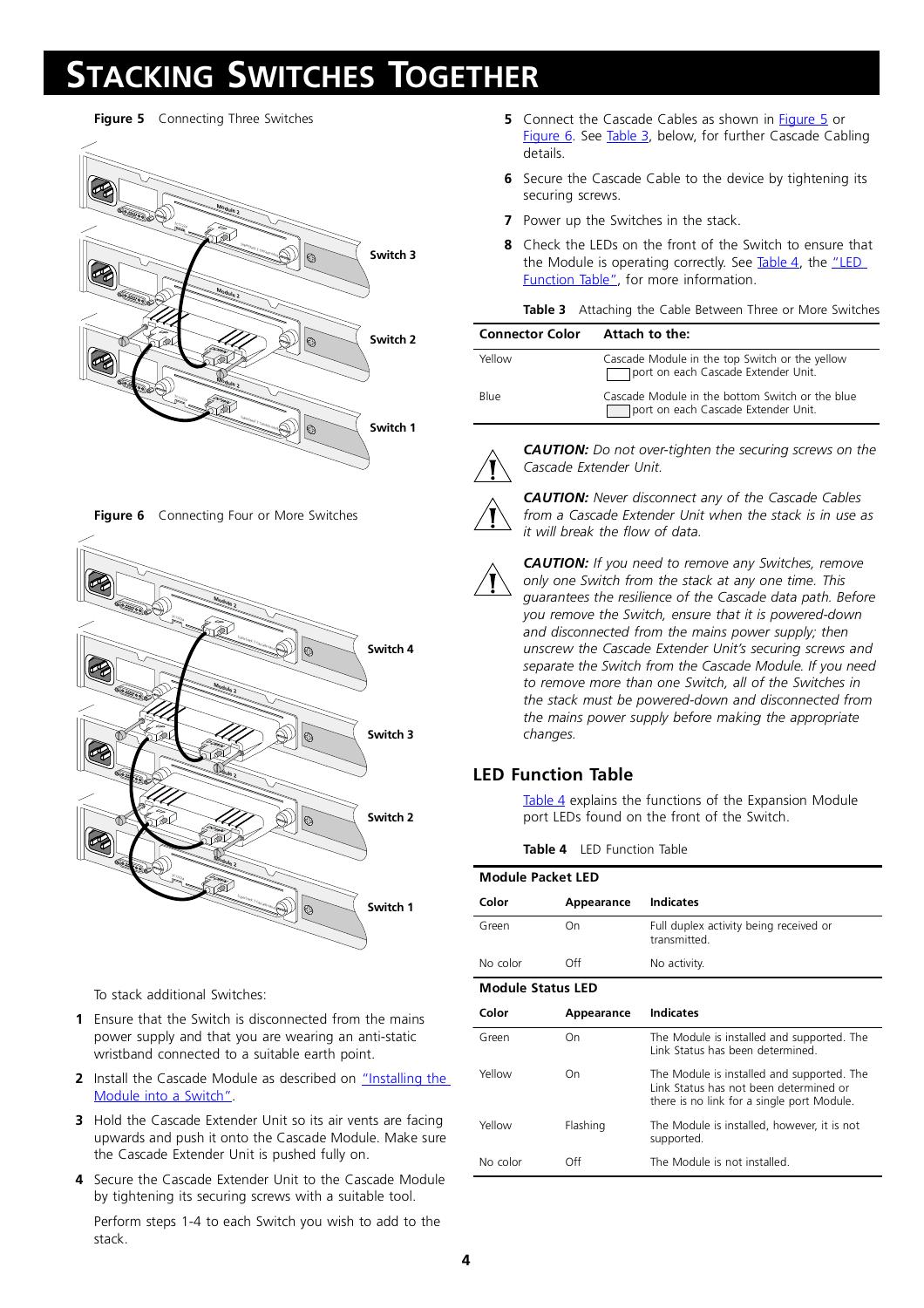## **MODULE PORT RESTRICTIONS**

When using the Module port, note the following:

- **Diamage 1** Only one Cascade Module may be fitted into a Switch. If two Cascade Modules are fitted, both Modules will be disabled.
- **The Module is not hot-swappable.**
- **The Module is not hot-insertable.**
- The Module only operates with SuperStack 3 Switch 4400 Cascade Cables (3C17225).

## **PROBLEM SOLVING**

If you suspect a problem, carry out these steps *before* contacting your supplier:

- Ensure that the Module is correctly installed in the Switch.
- **Ensure that any Cascade Extender Units are correctly** installed into the Cascade Modules.
- **Check that the Cascade cabling is correctly configured** and secured.
- Ensure that the Switch in which the Module is fitted is powered-up.

For information about technical support, refer to the documentation supplied with your Switch.

## **TECHNICAL SUPPORT**

The following options are available for technical support:

- In the first instance contact your Network Supplier
- Check the 3Com knowledgebase at **http://knowledgebase.3com.com**
- Browse the 3Com web site on **http://www.3com.com**

Please have your product model name, part number, hardware revision number and serial number along with all relevant details of the problem to hand before calling your Network Supplier or 3Com on the numbers below.

| Country                                                                                                   | Telephone Number                                   | Country                    | <b>Telephone Number</b>        | Country                   | <b>Telephone Number</b> |  |  |  |
|-----------------------------------------------------------------------------------------------------------|----------------------------------------------------|----------------------------|--------------------------------|---------------------------|-------------------------|--|--|--|
| Asia, Pacific Rim                                                                                         |                                                    |                            |                                | <b>Latin America</b>      |                         |  |  |  |
| Australia                                                                                                 | 1 800 678 515                                      | P.R. of China              | 10800 61 00137 or              | Brazil                    | 0800 13 3266            |  |  |  |
| Hong Kong                                                                                                 | 800 933 486                                        |                            | 021 6350 1590 or               | Mexico                    | 01 800 849 CARE         |  |  |  |
| India                                                                                                     | +61 2 9937 5085 or                                 |                            | 00800 0638 3266                | Puerto Rico               | 800 666 5065            |  |  |  |
|                                                                                                           | 000800 6501111                                     | Singapore                  | 800 6161 463                   | Central and South America | AT&T +800 998 2112      |  |  |  |
| Indonesia                                                                                                 | 001 800 61 009                                     | S. Korea:                  | 00798 611 2230 or              |                           |                         |  |  |  |
| Japan                                                                                                     | 03 5783 1270                                       |                            | 02 3455 6455                   |                           |                         |  |  |  |
| Malaysia<br>New Zealand                                                                                   | 1800 801 777<br>0800 446 398                       | Taiwan, R.O.C.<br>Thailand | 00798 611 2230<br>0080 611 261 |                           |                         |  |  |  |
| Pakistan                                                                                                  | +61 2 9937 5083                                    |                            | 001 800 611 2000               |                           |                         |  |  |  |
| Philippines                                                                                               | 1235 61 266 2602                                   |                            |                                |                           |                         |  |  |  |
|                                                                                                           |                                                    |                            |                                |                           |                         |  |  |  |
| Europe, Middle East                                                                                       |                                                    |                            |                                |                           |                         |  |  |  |
| and Africa                                                                                                |                                                    |                            |                                |                           |                         |  |  |  |
| From anywhere in these                                                                                    | +44 (0)1442 435529 phone<br>+44 (0)1442 436722 fax |                            |                                |                           |                         |  |  |  |
| regions, call:                                                                                            |                                                    |                            |                                |                           |                         |  |  |  |
| <b>Europe and South Africa</b> From the following countries, you may use the following toll-free numbers: |                                                    |                            |                                |                           |                         |  |  |  |
| Austria                                                                                                   | 0800 297468                                        | Ireland                    | 1800 553117                    | Portugal                  | 0800 831416             |  |  |  |
| Belgium                                                                                                   | 0800 71429                                         | Israel                     | 1800 9453794                   | South Africa              | 0800 995014             |  |  |  |
| Denmark                                                                                                   | 800 17309                                          | Italy                      | 800 8 7 9 4 8 9                | Spain                     | 900 983125              |  |  |  |
| Finland                                                                                                   | 0800 113153                                        | Luxembourg                 | 0800 3625                      | Sweden                    | 020 795482              |  |  |  |
| France                                                                                                    | 0800 917959                                        | <b>Netherlands</b>         | 0800 0227788                   | Switzerland               | 0800 55 3072            |  |  |  |
| Germany                                                                                                   | 0800 1821502                                       | Norway                     | 800 11376                      | U.K.                      | 0800 966197             |  |  |  |
| Hungary                                                                                                   | 06800 12813                                        | Poland                     | 00800 3111206                  |                           |                         |  |  |  |
| <b>North America</b>                                                                                      | 1 800 NET 3Com (1 800 638 3266)                    |                            |                                |                           |                         |  |  |  |
|                                                                                                           | Enterprise Customers: 1 800 876 3266               |                            |                                |                           |                         |  |  |  |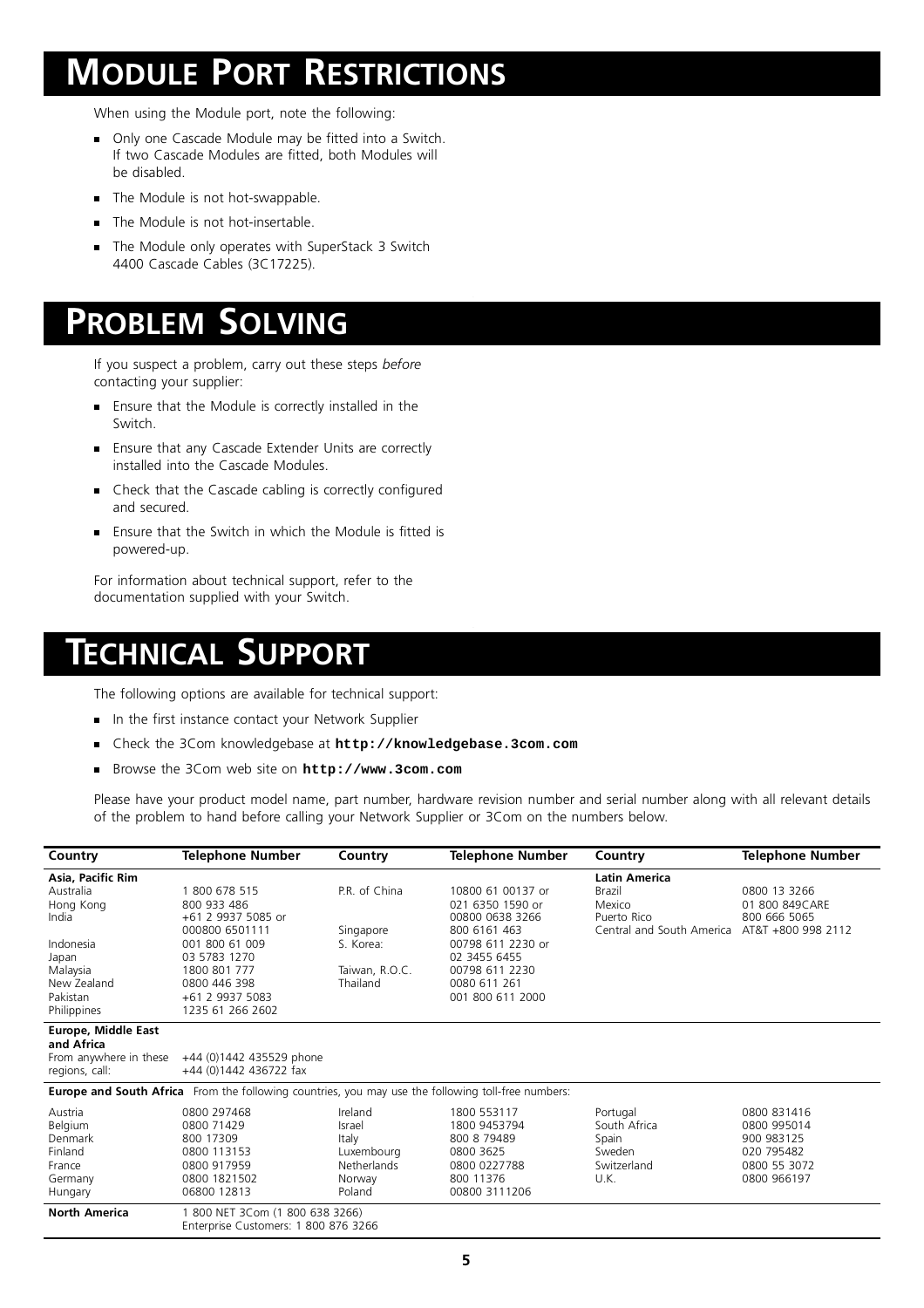## **TECHNICAL SPECIFICATIONS**

**Power Consumption** 3 W maximum

**Safety Standards** UL 1950

**Electromagnetic Compatibility**

**Operating Temperature** 0 to 40°C (32 to 105°F)

**Operating Humidity** 10 to 95% non-condensing

EN 60950 CSA 22.2#950 IEC 60950

CISPR22 Class A EN55022 Class A AS/NZS 3548 Class A FCC Part 15 Class A ICES-003 Class A VCCI Class A CNS 13438 Class A Korean EMC Approval EN55024

# **REGULATORY NOTICES**

### **FCC Statement**

This equipment has been tested and found to comply with the limits for a Class A digital device, pursuant to part 15 of the FCC rules. These limits are designed to provide reasonable protection against harmful interference when the equipment is operated in a commercial environment. This equipment generates, uses and can radiate radio frequency energy and, if not installed and used in accordance with the instructions, may cause harmful interference to radio communications. Operation of this equipment in a residential area is likely to cause harmful interference to radio communications, in which case the user will be required to correct the interference at their own expense.

### **Information To The User**

If this equipment does cause interference to radio or television reception, which can be determined by turning the equipment off and on, the user is encouraged to try to correct the interference by one or more of the following measures:

- Reorient the receiving antenna.
- Relocate the equipment in relation to the receiver.
- **Move the equipment away from the receiver.**
- $\blacksquare$  Plug the equipment into a different outlet so that equipment and receiver are on different branch circuits.

If necessary, the user should consult the dealer or an experienced radio/television technician for additional suggestions. The user may find the following booklet prepared by the Federal Communications Commission helpful:

*How to Identify and Resolve Radio-TV Interference Problems*

This booklet is available from the U.S. Government Printing Office, Washington, DC 20402, Stock No. 004-000-00345-4.

In order to meet FCC emissions limits, this equipment must be used only with cables which comply with IEEE 802.3.

### **CE Statement (Europe)**

This product complies with the European Low Voltage Directive 73/23/EEC and EMC Directive 89/336/EEC as amended by European Directive 93/68/EEC.

### **CSA Statement**

This Class A digital apparatus meets all requirements of the Canadian interference-Causing Equipment Regulations.

Cet appareil numérique de la classe A respecte toutes les exigences du Règlement sur le matériel brouilleur du Canada.

#### **VCCI Statement**

この装置は、情報処理装置等電波障害自主規制協議会(VCCI)の基準 に基づくクラスA情報技術装置です。この装置を家庭環境で使用すると電波 妨害を引き起こすことがあります。この場合には使用者が適切な対策を講ず るよう要求されることがあります。

#### **BSMI Statement**

警告使用者:這是甲類的資訊產品,在居住的 環境中使用時,可能會造成射頻干擾,在這種 情況下,使用者會被要求採取某些適當的對策。